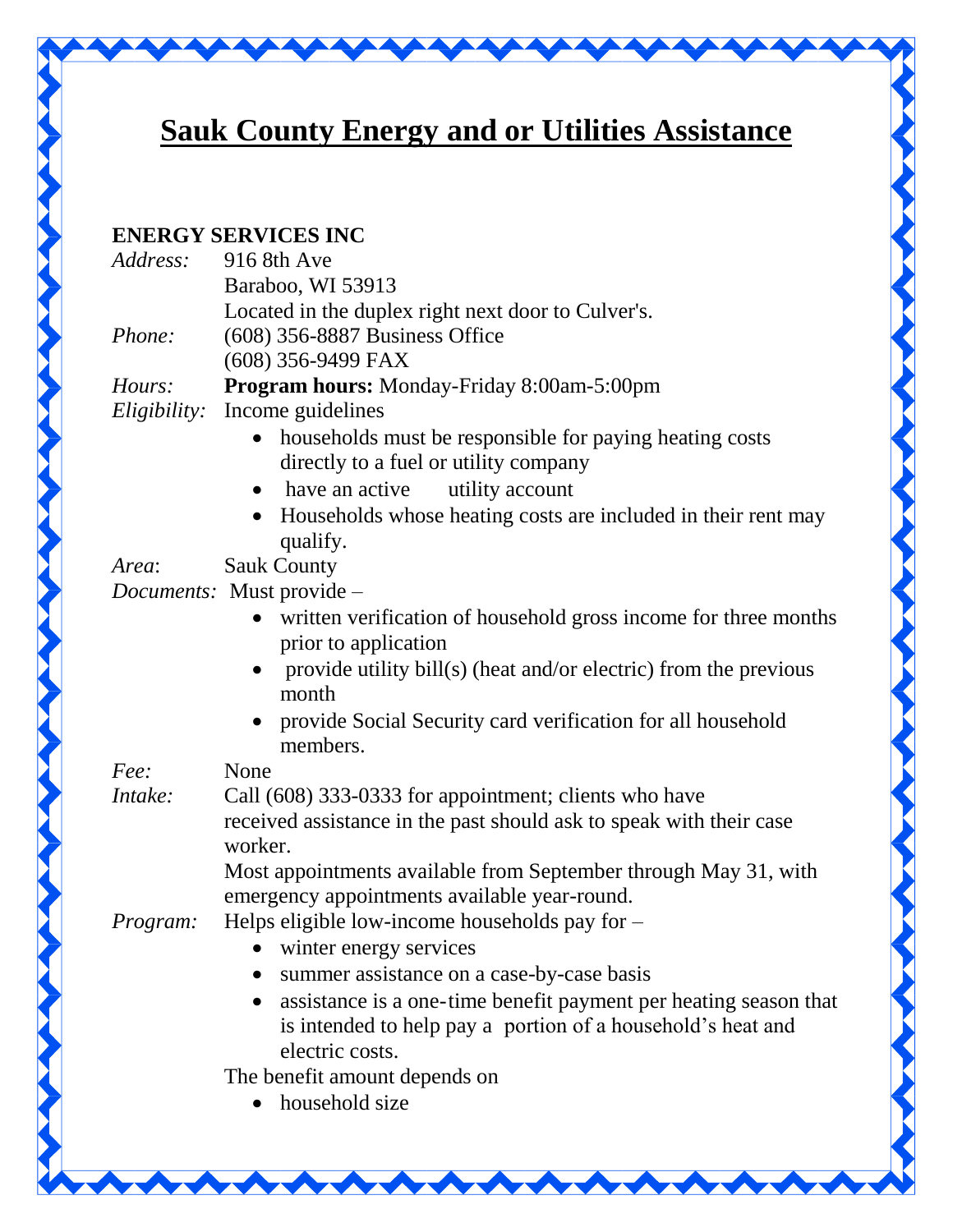- income
- energy costs

Additional services include:

- counseling for energy conservation
- energy budgets
- assistance with furnace repairs and replacement for homeowners (available from October 1 through May 15 only)
- proactive co-payment plans
- targeted outreach services
- for homebound individuals who are unable to visit office, phone/mail applications are available.

Website: <http://energyservices.org/>

## **SAINT VINCENT DE PAUL SOCIETY OF BARABOO-SAINT JOSEPH CONFERENCE**

| 100 South Boulevard                                                                               |
|---------------------------------------------------------------------------------------------------|
| Baraboo, WI 53913                                                                                 |
| $(608)$ 356-4649 - Tom Kolb                                                                       |
| <b>Program hours:</b> Monday-Friday 9:00am-12:00pm                                                |
| Low-income individuals or families in the service area:                                           |
| Sauk County, City of Baraboo (and surrounding area), Village of                                   |
| Rock Springs, Village of North Freedom (except Bluff View),                                       |
| Village of Plain, Merrimac, and Village of Spring Green.                                          |
| None                                                                                              |
| Walk in to thrift store to fill out application                                                   |
| Limited discretionary funds offered to                                                            |
| • low-income individuals and families who need to meet emergency<br>needs.                        |
| Each request is evaluated on case-by-case basis.<br>$\bullet$                                     |
| Funds are reserved for low-income individuals who need help with<br>utility bills and LP fuel oil |
| www.svdpmadison.org                                                                               |
|                                                                                                   |